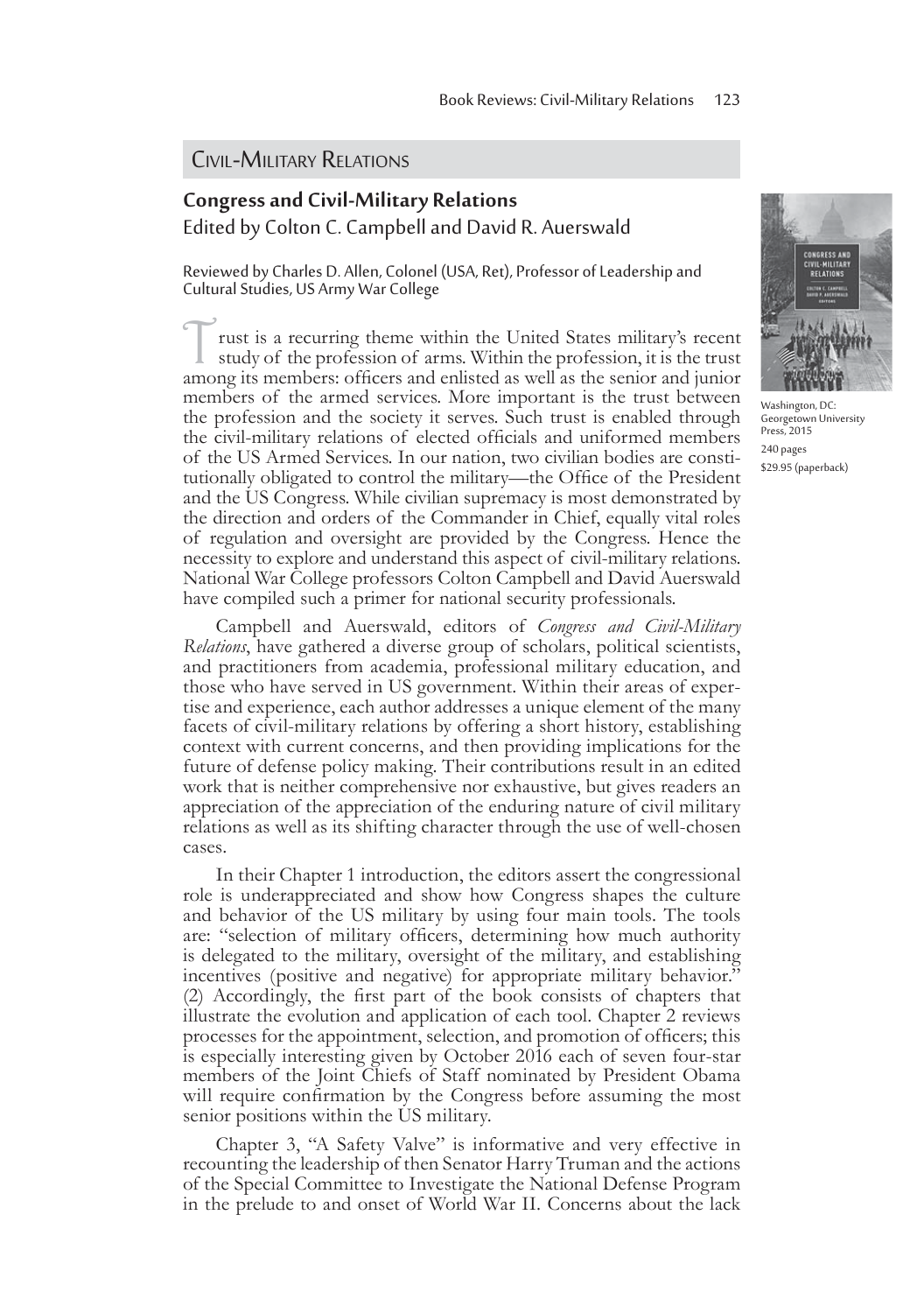## 124 Parameters 45(3) Autumn 2015

of military preparedness as well as "revelations of graft, greed, and corruption among defense contractors" provide an historical analogy to consider as the US seeks to discern its lessons learned during the War on Terror in this twenty-first century. (38) For World War II, as with most wars, the call for expediency in the name of military necessity quickly became suspect with accounts of poor planning and mismanagement leading to ineffectiveness and inefficiency in providing military capability and sustained capacity for national security. Decades later the Truman committee became the exemplar for a series of post-Vietnam War ad hoc congressional defense commissions detailed in Chapter 4. The chapter author contends in addition to the goal to conduct oversight of the Department of Defense, congressional commissions are created to advance an agenda or policy reform, to avoid blame, or to delay action—"kicking the can down the road"—on particularly controversial matters. (53) Such is the case in Chapters 5 and 6 as congressional members respectively embrace the reserve component for its state support versus federal role or the TRICARE-FOR-LIFE entitlements for veterans among their constituents.

While the six chapters of Part I provides historical context of the use of tools by Congress, Part II offers a more interesting examination of the debates within the two Houses of the legislative branch and, in turn, with the executive branch on the use of military force to support US foreign policy. Readers will be familiar with the discourse in Chapter 7 on lack of the consensus within the US government or its political parties on the national policy agenda. This discord has been attributed to increased polarization rather than parochialism. From Chapter 8, debates beginning with defense roles and missions affect force structure in the active component-reserve component mix of the US military. Subsequently, Congress becomes part of the political mechanism to exploit technologies that may generate new capabilities and mitigate emergent threats in the twenty-first century (see Chapter 9 cases on Cyber and Unmanned Aerial Vehicles/Drones). Chapters 10 and 11 examine the role of Congress facing the challenges of consistency in the demonstration of US national values as provided in the cases of closure of Guantanamo detention facility and the support of human rights in Latin America.

Some observers may naively bash Congress for its deference to the executive branch out of tradition or necessity, its ambivalence to issues not directly affecting local constituency or party agenda, or its abdication in areas deemed too messy or politically untenable. Former Speaker of the House Tip O'Neill often said, "All politics is local" referring to congressional members acting in short and long-term interests of their voters, which may be seemingly contrary to ambiguous national interests.

The challenge for an edited volume such as *Congress and Civil-Military Relations* is to determine how much material to include and what to leave out. A deeper discussion of the Budget Control Act of 2011 and the potential impact of its associated sequestration measures deserved more consideration since it stills looms over defense policy with implications for military readiness and force structure. Acknowledgement of the view of Congress by those in uniform as a practical and important aspect of civil-military relations is also missing from the text.